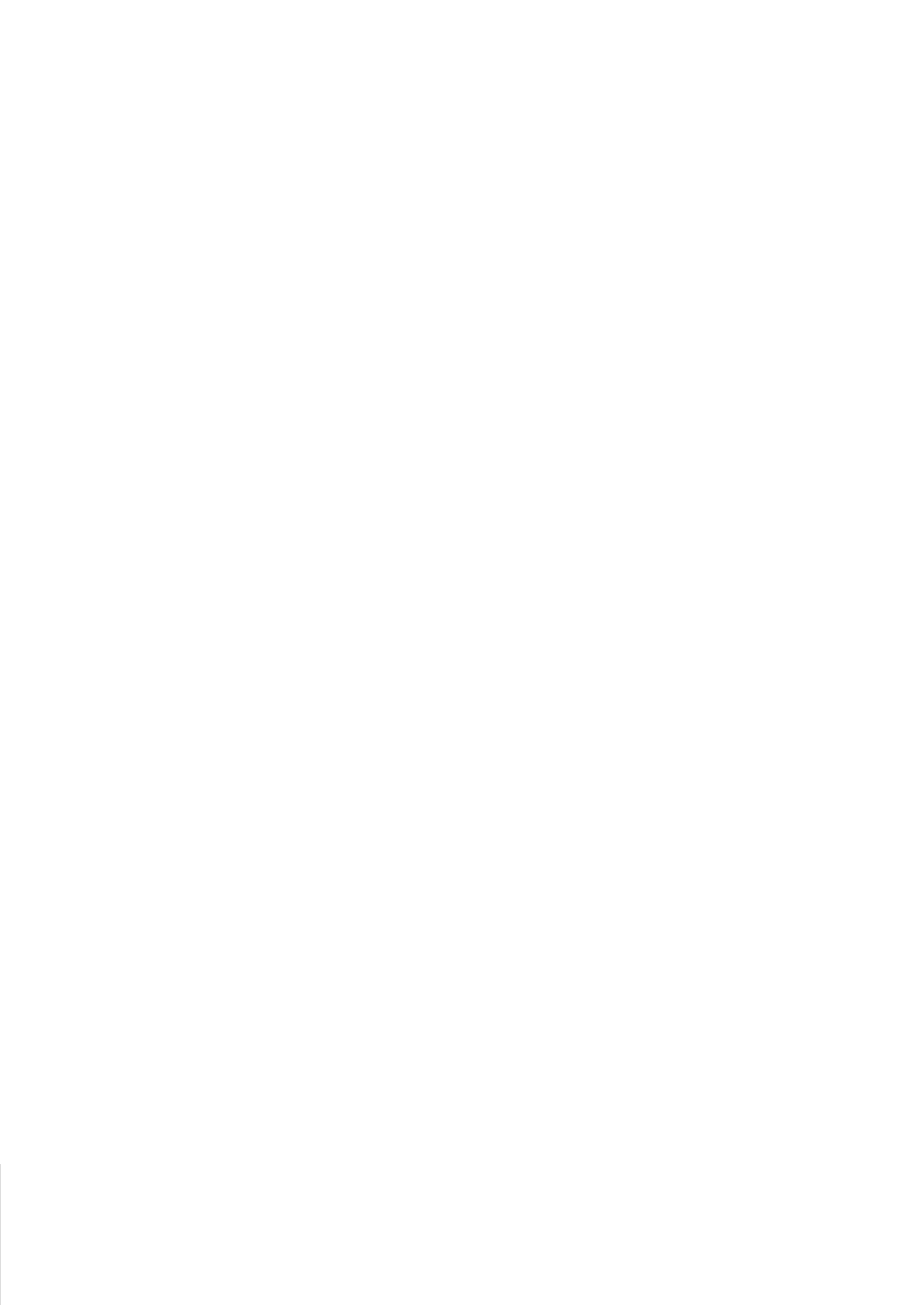



# **Declaration of Conformity** for Valves and Valve Manifolds

APV Rosista GmbH, Zechenstr. 49, D-59425 Unna-Königsborn as manufacturer with sole responsibility declares that the

double seat valves of the series D2, SD4, SDT4, SDM4, SWcip4, DSV, DA3, DE3, DEU3, DET3, DKR2, DKRT2, DKRH2 in the nominal diameters DN  $25 - 150$ ,  $1^{\circ} - 6^{\circ}$  and 1 Sh $5 - 6$  Sh $5$ 

butterfly valves of the series SV1 and SVS 1 F in the nominal diameters DN 25 - 100, DN 125 - 250 and  $1^{\circ} - 4^{\circ}$ 

> ball cocks of the series KH, KHV in the nominal diameters DN 15 - 100

single seat, diaphragm and spring loaded valves of the series S2, SW4, SWmini4, SWT4, M3, MF3, M4, MF4, MP4, MS4, AP1, APT1, CPV, RG4, RGM4, RGE4, RGEM4, PR2, PR3, PR4, SI2, UF3, VRA, VRAH in the nominal diameters DN 10 - 150,  $1/2^{\circ}$  - 4 $^{\circ}$  and 1 Sh5 - 6 Sh5

and the valve manifolds installed thereof

meet the requirements of the Directives 89/392/EEC (amendment 93/44/EEC), replaced by 98/37/EC and GSG - 9.GSGV.

For official inspections, APV Rosista GmbH presents a technical documentation according to appendix V of the Machinery Directive, this documentation consisting of documents of the development and construction, description of measures taken to meet the conformity and to correspond with the basic requirements on safety and health, incl. an analysis of the remaining risks as well as an operating manual with safety instructions.

The conformity of the valves and valve manifolds is guaranteed.

D-59425 Unna-Königsborn, June 04, 2008 **APV Rosista GmbH** 

aum

**Manager Research and Development**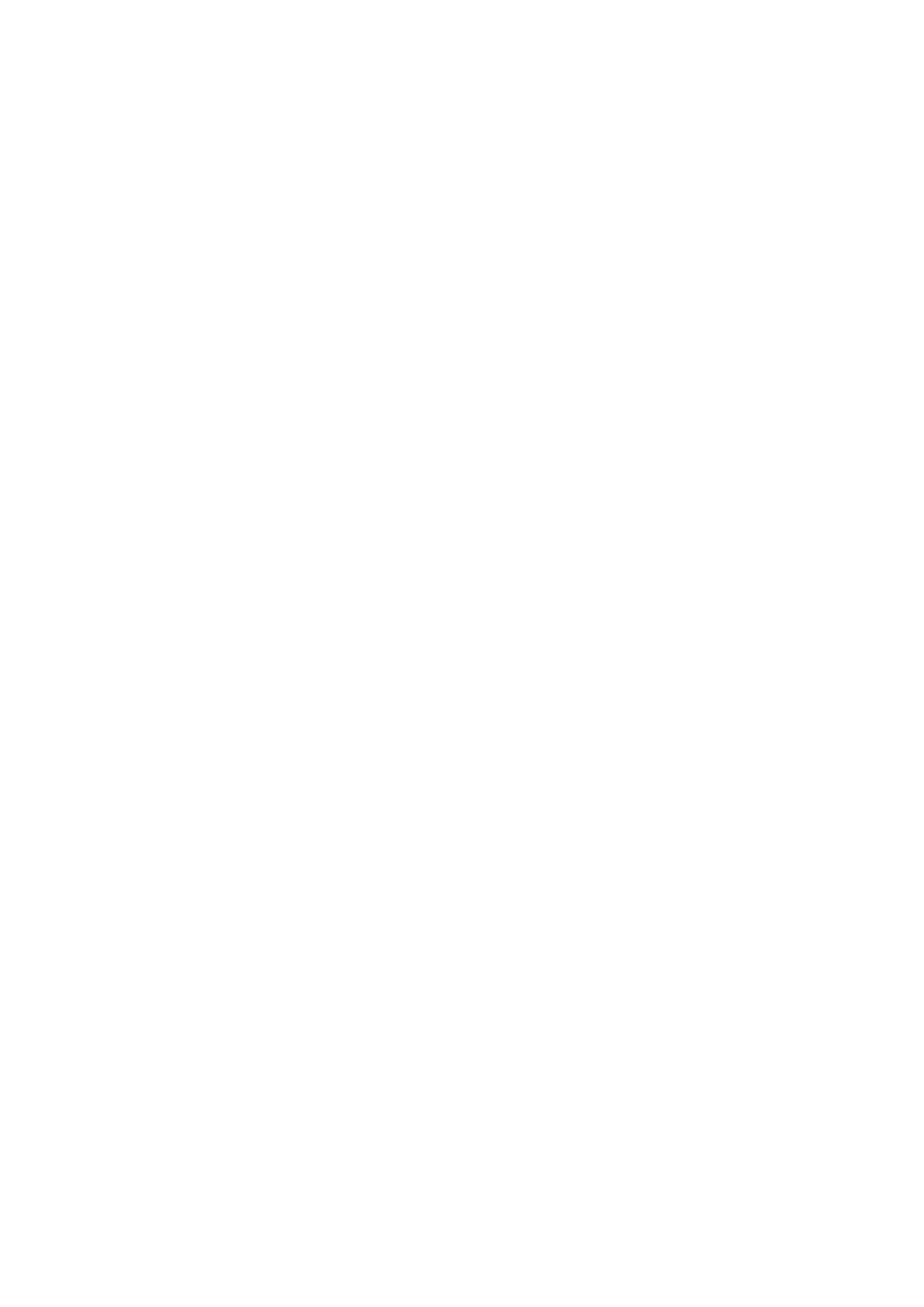



# **Content**

| 1.             | <b>General Information</b>                                                    |
|----------------|-------------------------------------------------------------------------------|
| 2.             | <b>Safety Instructions</b>                                                    |
| 3.             | <b>Operation</b>                                                              |
| 4.             | <b>Storage</b>                                                                |
| 5.             | <b>Installation</b>                                                           |
| 6.             | <b>Maintenance</b>                                                            |
| $\overline{7}$ | <b>Materials</b>                                                              |
| 8.             | <b>Dimensions, Weights</b>                                                    |
| 9.             | <b>Technical Data</b>                                                         |
| 10.            | <b>Assembly Instructions</b><br>for MF Ball Cock with manual actuation KHV1-H |
| 11.            | <b>Asembly Instructions</b><br>for MF Ball Cock with ROS actuator KHV2-FZ     |
| 12.            | <b>Spare Parts</b>                                                            |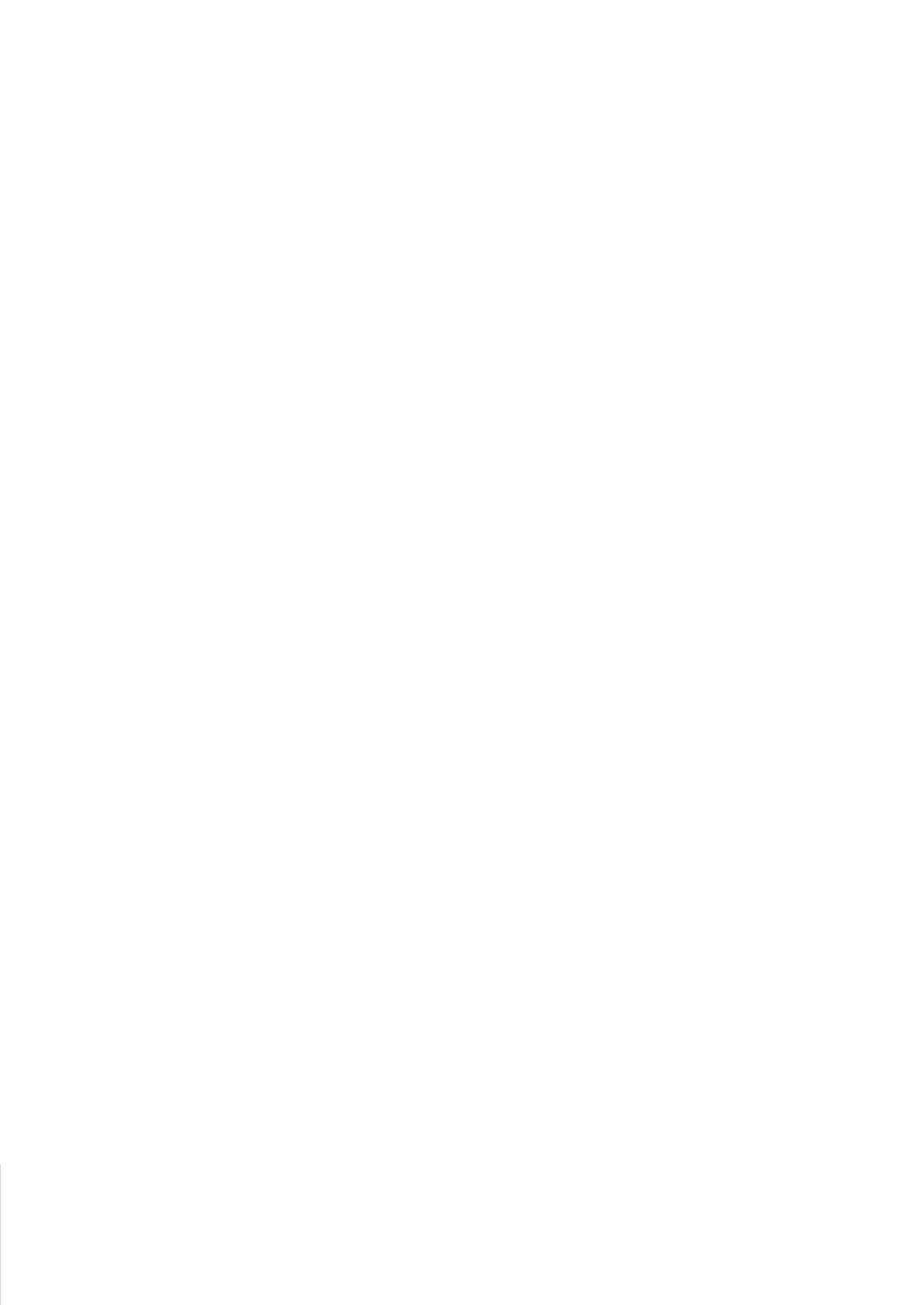



# **1. General Information**

The operating instructions must be read and observed by the responsible operating and maintenance personnel.

We point out that we will not accept any liability for damage or operating failures resulting from the non-obervance of the operating instructions. Descriptions and data are subject to technical changes.

# **2. Safety Instructions**



#### **DANGER!**

- Before starting maintenance work, any pressure source in the pipe and cleaning system must be switched off **!**
- Risk of injury by suddenly actuating valve!
- Do not reach into the open valve!
- For safe maintenance of the valve observe maintenance instructions.
- Remove ROS actuator before exchange of seals.
- Liquid residues can be in the ball during disassembly.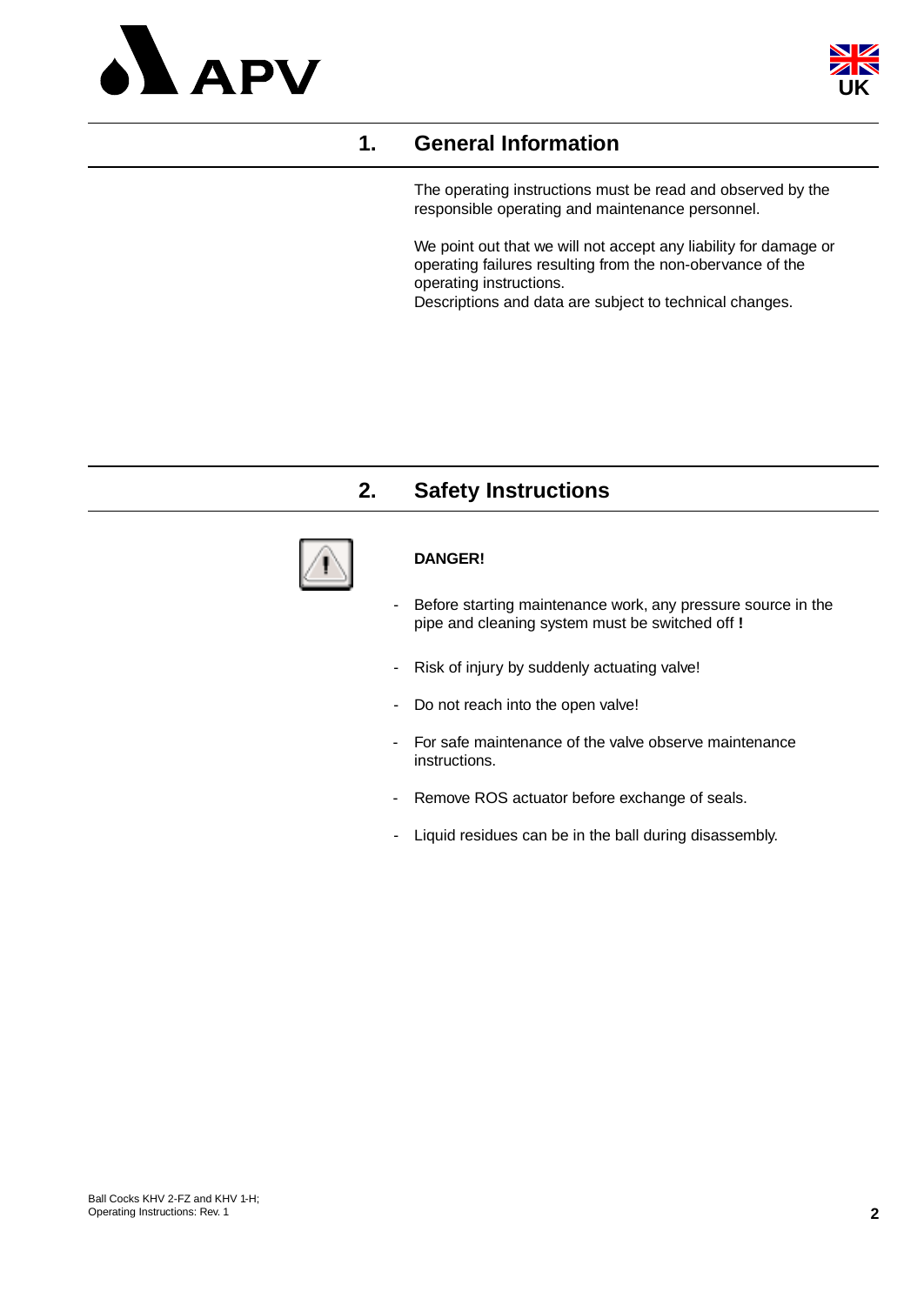# A PV



## **3. Operation**

Actuation by pneumatic actuator with air connection at **(A)**, reset by spring force to limit position "closed".

- As shut-off element, the ball is fixed in PTFE seats at both sides. Through the shape of these seats, the ball sets betweeen the flexible seat lips. As a result of this floating position, only, a movement into the flow direction becomes possible providing for an optimum sealing in the passage **(B and C)**. As the ball cock has uncleanable "dead" spaces, in food engineering, it should **only be used in CIP areas!!!**
- The stem of the MF ball cock is generally inserted from the inside. Therefore, a collar being bigger than the bore of the body prevents the stem from being pressed to the outside. The inner stem seal takes over the sealing to the outside. In pressureless state and in case of a vacuum, sealing is made sure by springs and press ring.
- The free opening profile is similar to the Venturi tube which is a bit smaller than the nominal diameter of the pipe.
- Smooth valve passage, no diversion of liquids.
- The sealing between body and counterflange to the outside is effected by the PTFE body seal in standard design. Special designs for the chemical industry with nut-spring connection (with graphite seal) are possible alternatives.

**Remark:** The ball cock is not equipped with a separate CIP connection to clean the existing "dead" spaces!!!

# **4. Storage**

MF ball cocks shall be stored in dry and clean environment, possibly at room temperature. It is absolutely necessary to cover the components with the dust caps installed by the manufacturer.

# **5. Installation**

The mounting position of the ball cock is optional depending on the local circumstances and the function to be fulfilled. After removal of the dust caps, the MF ball cock is ready for installation. The cocks with ISO weld ends can be welded into the pipe line in open position without disassembly provided that the weld seam is carried out using state-of-the-art technology (T.I.G.). The screw connections of the body must be tightened after the cooling down phase has finished.



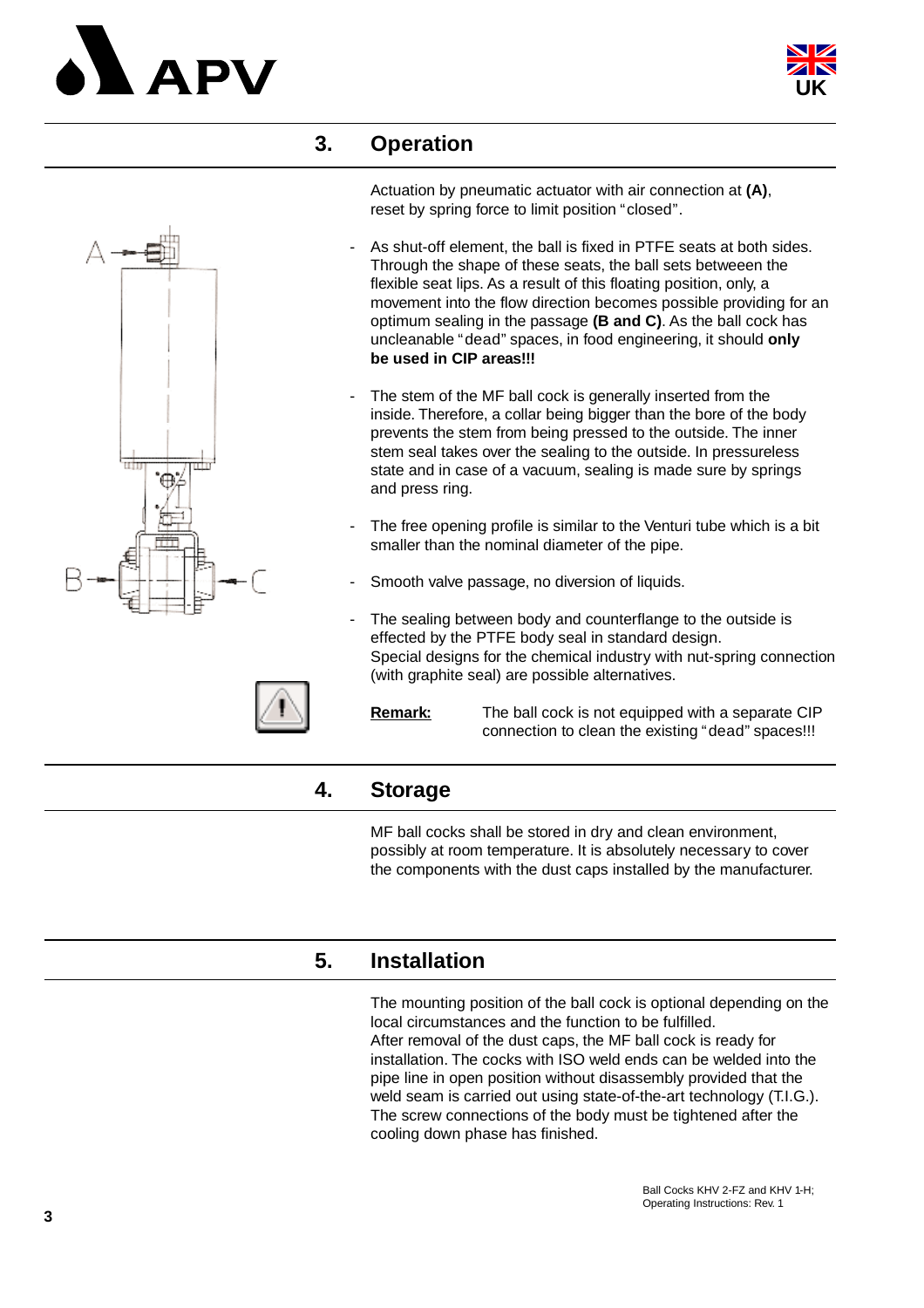



## **6. Maintenance**

Apart from exchanging worn parts, MF ball cocks require virtually no maintenance. During operation, ensure that the MF ball cock is always in open or closed limit position. Intermediate positions can cause damage to the seats and must therefore be avoided. Depending on the operating conditions, the gland must be checked and tightened if necessary.

- Removal and installation of seals according to assembly instructions.
- Installation and adjustment of actuator according to assembly instructions.
- All seals must be lightly greased before their installation.
- **In food application, the following recommendations for greases shall be observed.**

#### **Recommendation:**

#### **APV-food-grade grease for EPDM and FPM**

(0,75 kg/ can - ref.-No. 000 70-01-019/93) (60 g/ tube - ref.-No. 000 70-01-018/93) **o r**

#### **APV-food-grade grease for VQM and Perbunan**

| (1 kg/ can  | - ref.-No. 000 70-01-017/93) |
|-------------|------------------------------|
| (40 g/ tube | - ref.-No. 000 70-01-016/93) |



! Do not use grease containing mineral oil for EPDM seals. ! Do not use Silicone based grease for Silicone seals.

# **7. Materials**

| - body           | 1.4404      |
|------------------|-------------|
| - yoke, actuator | 1.4301      |
| - coupling       | 1.4057      |
| - ball seal      | <b>PTFE</b> |
| - body seal      | <b>PTFF</b> |

Plastic parts in actuator:

- 
- air connection PA 6.6
- 

bearing Vestamid L 1901 piston **Hostaform C 9021**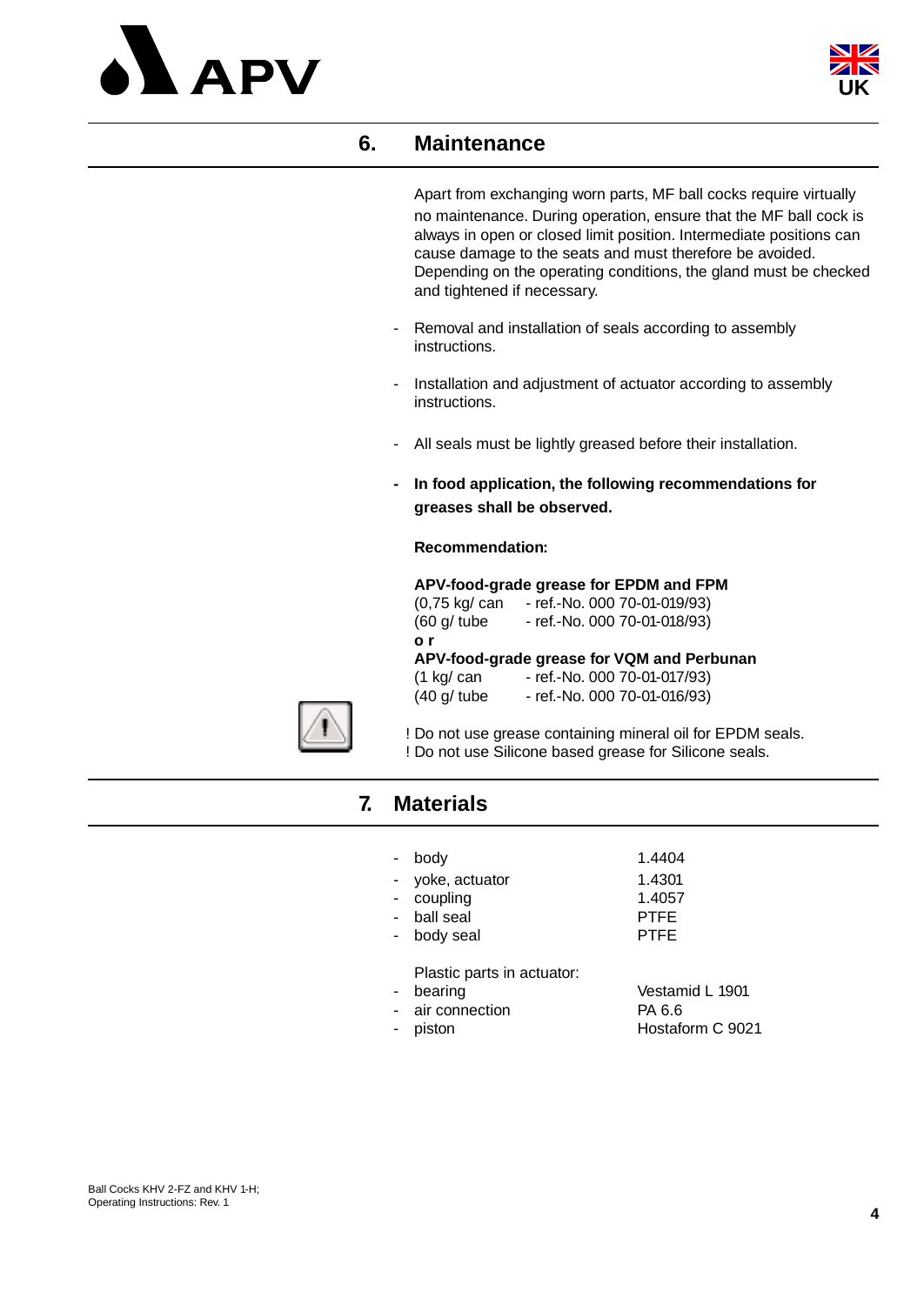



# **8. Dimensions and Weights**

#### **8.1 Dimensions and weights without actuator for KHV 1-H and KHV 2:**

| DN<br>(mm) | D4   | (mm)         | L1<br>(mm) | L <sub>2</sub><br>(mm) | H1<br>(mm) | H <sub>2</sub><br>(mm) | Е<br>(mm) | ball<br>bore | mass<br>(kq) |
|------------|------|--------------|------------|------------------------|------------|------------------------|-----------|--------------|--------------|
| 15         | 21,3 | 65           | 20,4       | 140                    | 37         | 55                     | 45        | 11,1         | 0,52         |
| 20         | 26,9 | 72,5         | 24,5       | 140                    | 39         | 57                     | 52        | 14,2         | 0,83         |
| 25         | 33,7 | 85,4         | 31,5       | 180                    | 53         | 74                     | 60        | 21           | 1,25         |
| 32         | 42,4 | 99,3         | 41,3       | 180                    | 58         | 77                     | 68        | 25,4         | 1,85         |
| 40         |      | 48,3 110,4 l | 48,4       | 200                    | 71         | 89                     | 76        | 31.7         | 2,82         |

**KHV1-NW15-50**

ni.



|  |  |  |  | 65 $ 76,1 142,6 71,4 250$ - 110 135 50 16,7 |  |
|--|--|--|--|---------------------------------------------|--|

**Remark:** Dimensions of valve body are identical for KHV2-FS valves.

**KHV1-NW65**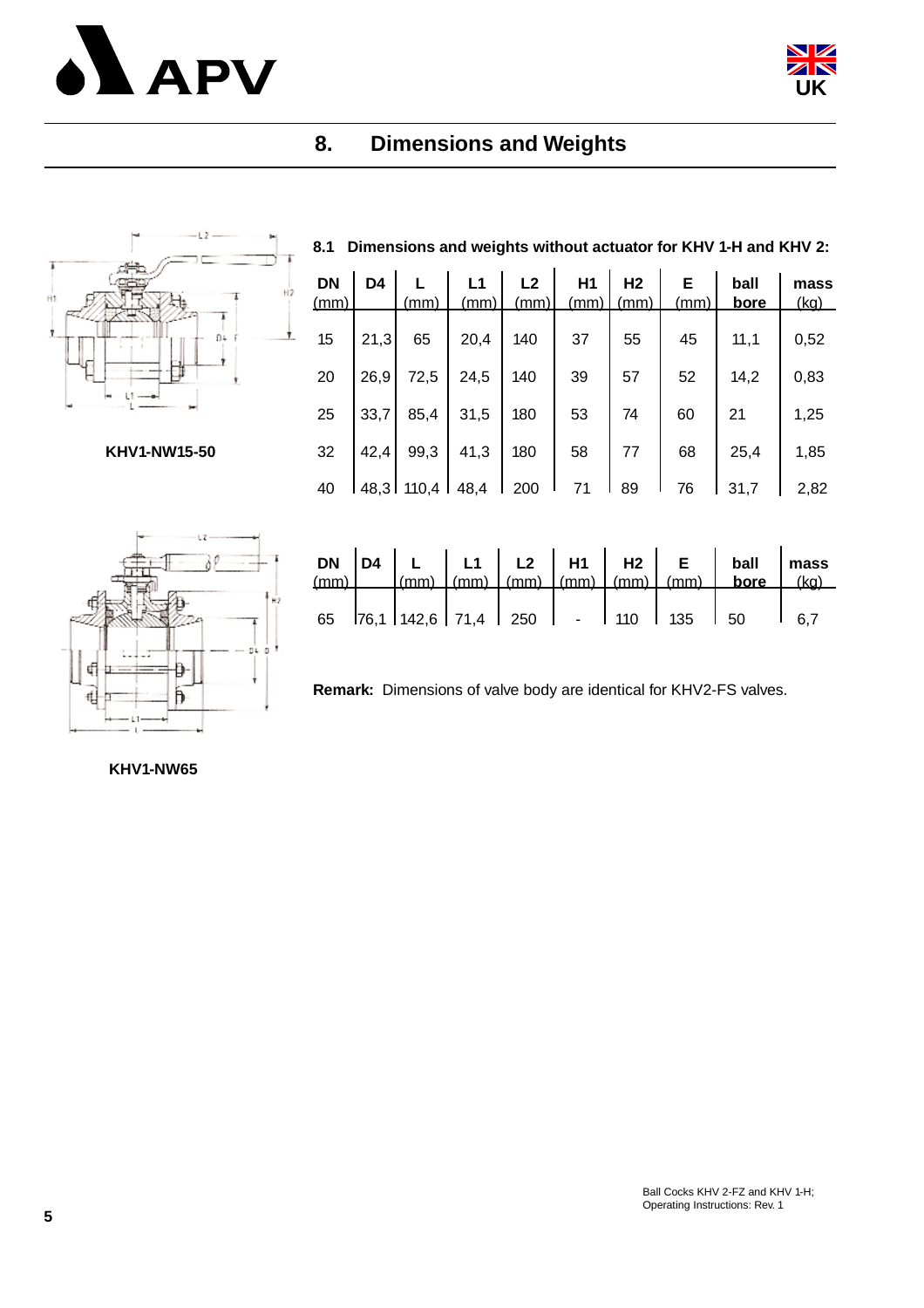



# **8. Dimensions and Weights**



#### **8.2 Dimensions and weights of ball cock KHV 2-FZ:**

|  |  | $25 \begin{array}{ c c c c c c } \hline 33.7 & 60 & 53.5 & 108.5 & 85.4 & 31.5 & 21 \ \hline \end{array}$ |  |
|--|--|-----------------------------------------------------------------------------------------------------------|--|
|  |  | 40   48,3   76   72   324   110,4   48,4   31,7                                                           |  |
|  |  |                                                                                                           |  |

# **9. Technical Data**

**9.1 Torques** (with actuation) **and control air consumption** (at 6 bar) **at ball cock**

| <b>DN</b><br>(mm) | Md<br>(Nm) | Md perm.  <br>(Nm) | control air cons.<br>(NL/stroke) |
|-------------------|------------|--------------------|----------------------------------|
| 15                | 3,5        | 30                 |                                  |
| 20                | 5,0        | 30                 |                                  |
| 25                | 9,5        | 70                 | 1,8                              |
| 32                | 15         | 170                |                                  |
| 40                | 22         | 170                | 1,8                              |
| 50                | 30         | 170                | 1,8                              |
| 65                | 50         | 170                |                                  |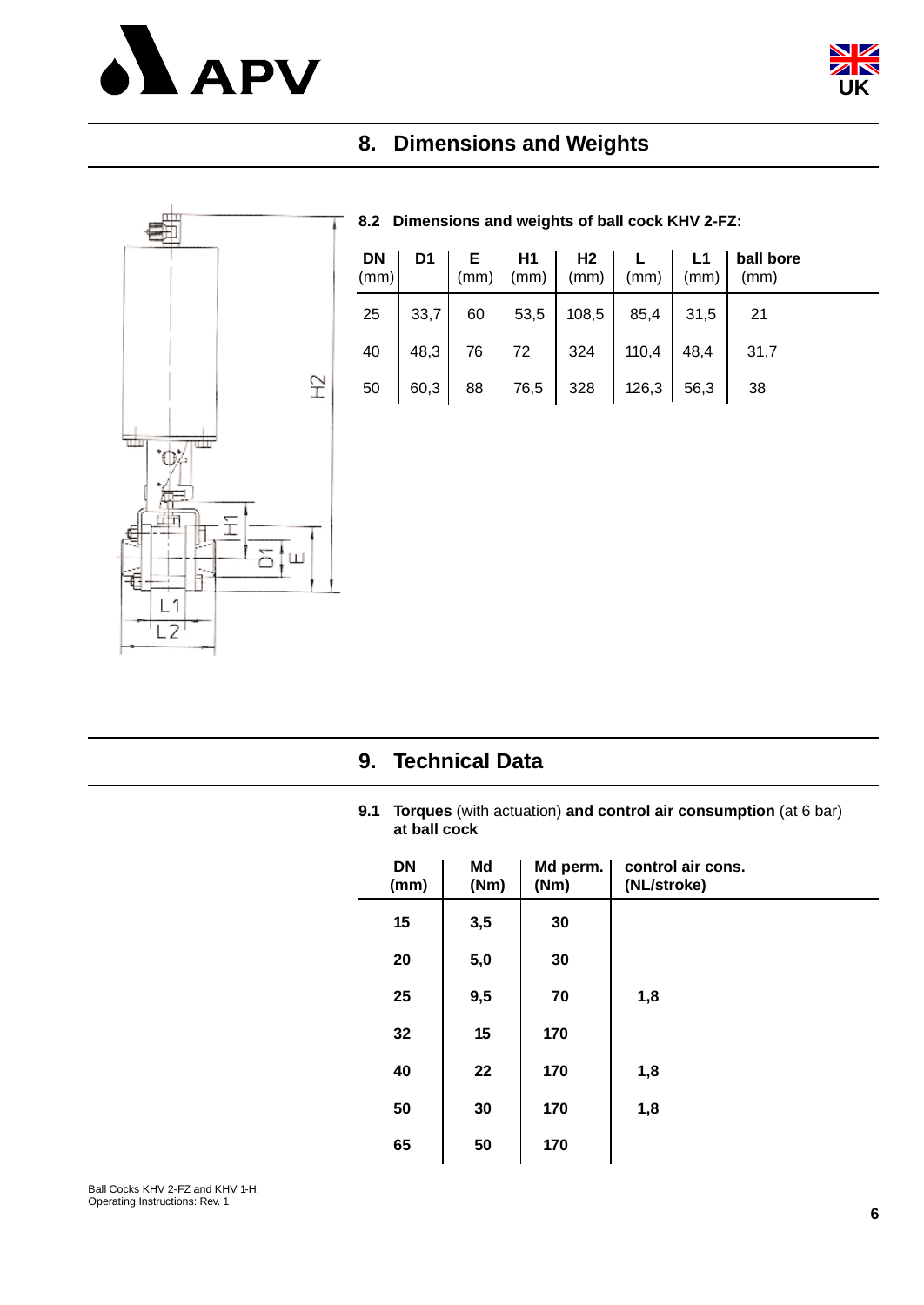



# **9. Technical Data**

#### **9.3 Operating pressures and operating temperatures**

| max. line pressure |                                                | 10 bar           |
|--------------------|------------------------------------------------|------------------|
|                    | max. operating temperature                     | 140 °C           |
|                    | short-term steam load                          | 160 $^{\circ}$ C |
| actuator:          | max. control pressure<br>min. control pressure | 10 bar<br>6 bar  |
|                    | turning angle                                  |                  |

# **10. Assembly Instructions KHV1-H**

#### **for MF ball valve with manual actuation KHV1-H**

#### **10.1 Exchange of ball and seats**



۵

1ŋ so **CAUTION!** Liquid residues can still be in the cock.

**a.** Shut off line pressure.

ெ

- **b.** Open MF ball cock with the handle **(18)**.
- **c.** Loosen all body screws **(11)**. Remove the upper body screw which is not passing through the body and remove spacer **(14)**.
- **d.** Swing out the body **(1)**, move the ball **(2)** into closed position and remove it together with the seats.
	- **e.** Check ball for damages and replace it if necessary.
		- **f.** Insert ball with the new seats, replace the body seals **(4)** and reassemble the ball cock.
		- **g.** Tighten all body screws.

**CAUTION!** Ball and ball seal are sensible to mechanical damage, the surfaces shall not be in contact with any tools.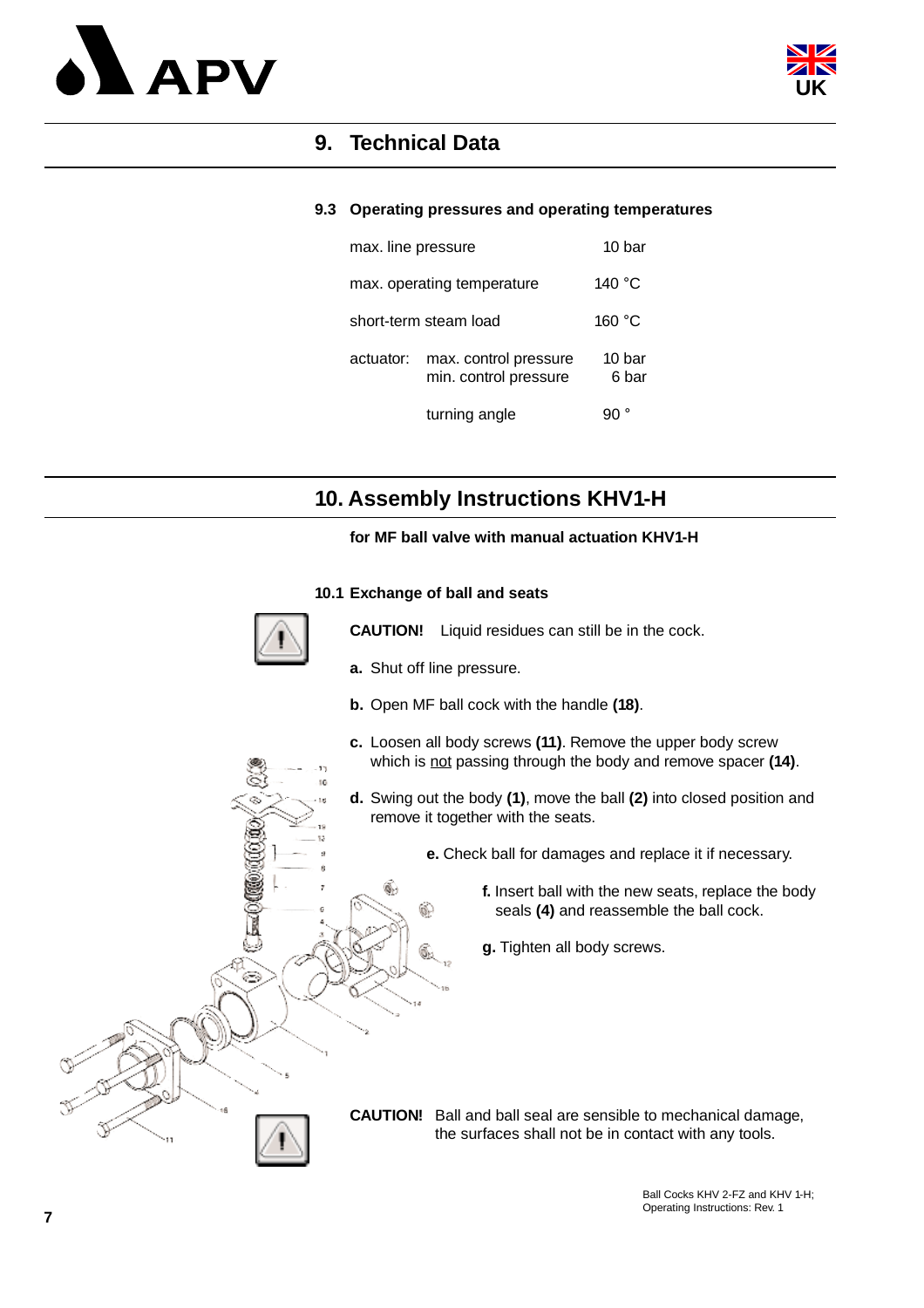



# **10. Assembly Instructions KHV1-H**

#### **10.2 Exchange of stem seal**

- **a.** Dismantle MF ball cock as described.
- **b.** Take off the handle. For this purpose remove the nut **(13)**  together with the washer **(10)**.
- **c.** Pull the lock washer **(19)** from the stem **(3)** without bending it, loosen nut **(13)** and dismantle parts **(9)** and **(8)**.
- **d.** Remove the stem **(3)** with the stem seal **(6)** from the inside and the seals **(7)** from the outside of the housing.
- **e.** Reinstall the new stem seal **(6)** with the stem **(3)** through the inside of the body.
- **f.** Replace the seals (**7**, four pieces) in the outside of the body.
- **g.** Assemble press ring **(8)**, the spring (**9**, mutually racked) and the nut **(13)** on the stem.
- **h.** Tighten the body nut **(13)** and place it in such a manner that the lock washer **(19)** fits over it.
- **i.** Assemble the cock in its previous position.
- **j.** Retighten stem nut **(13)** after 48 hours.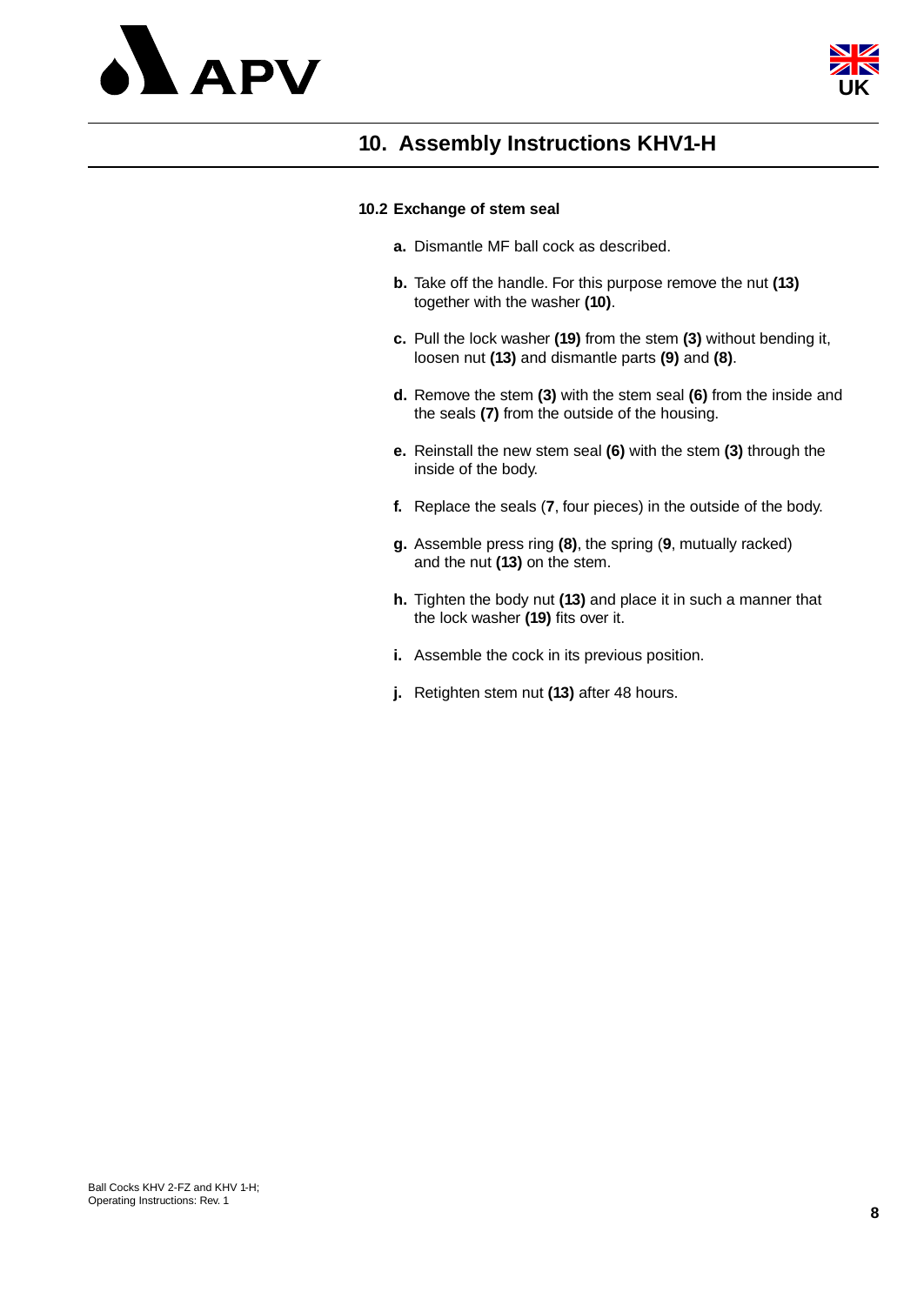



# **11. Assembly Instructions KHV2-FZ**

#### **for MF ball cock with ROS actuator**



**CAUTION!** Liquid residues can still be in the cock.

- **a.** Shut off line pressure.
- **b.** Shut off air supply and separate air line from ROS actuator.
- **c.** Remove feedback.
- **d.** Loosen all body screws **(11)** and remove the two upper screws.
- **e.** Take off ROS actuator **(2)** to the top and take ball cock **(1)** out of the pipeline.

**CAUTION!** In closed position, the ball can drop out of the body.

#### **11.2 Exchange of ball and seats**

- **a.** The actuator is separated from the body. Remove the ball **(2)** together with the seats **(5)**.
- **b.** Check ball for damages and replace it if necessary.
- **c.** Insert the ball with the new seats and remove the body seals **(4)**.
- **d.** Move the ball into closed position. Insert the body into the line, place the actuator and assemble it with the body screws and the spacer.
- **e.** Tighten all body screws.
- **f.** Install valve feedback.
- **g.** Reconnect air supply line.

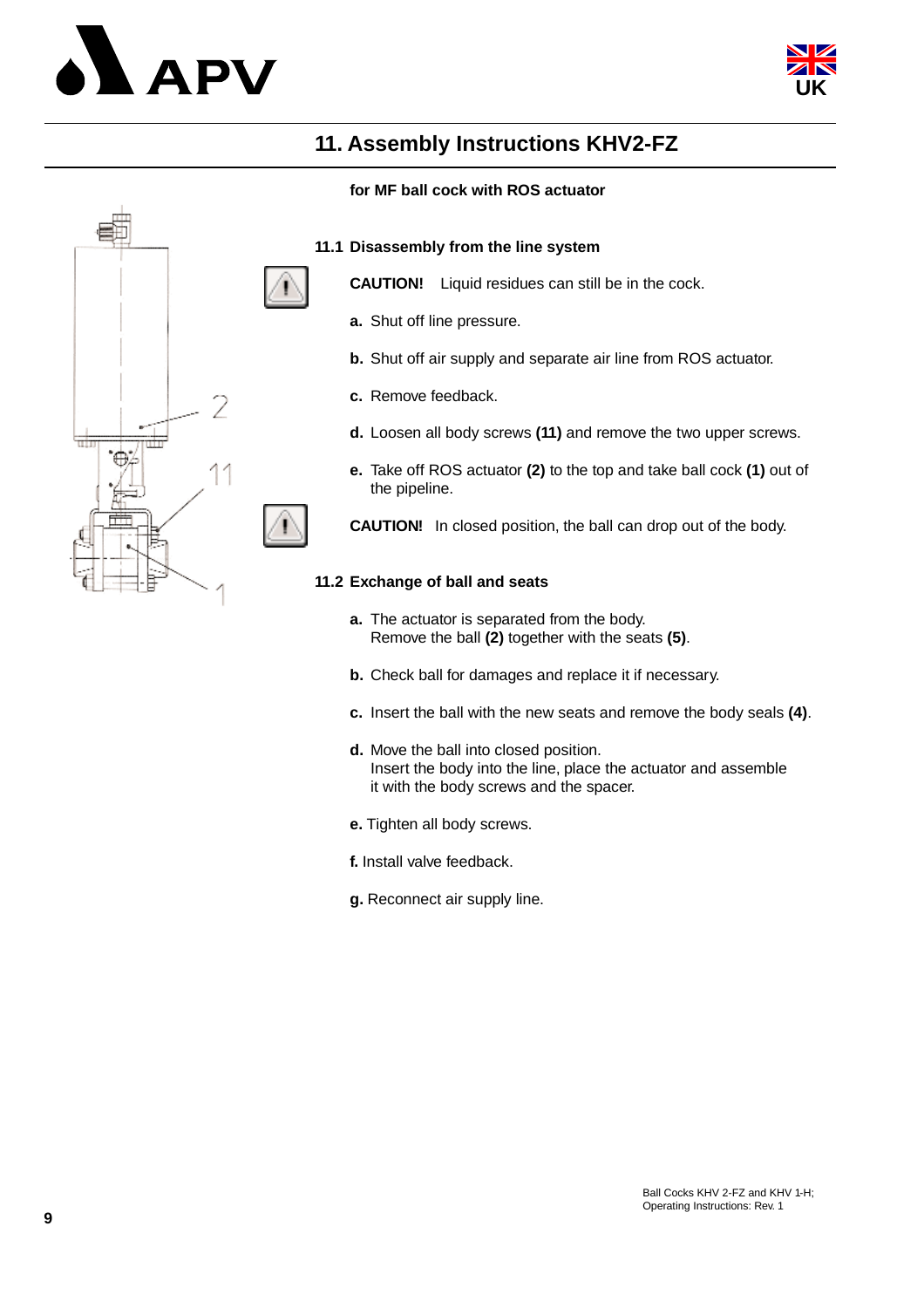



# **11. Montageanweisung KHV2-FZ**

#### **11.3 Exchange of stem seal**

- **a.** Disassemble the KHV2-FZ as described in **11.1** and **11.2**.
- **b.** Untighten the nut **(13)** with the lock washer **(10)** and remove the springs **(9)** and the press ring **(8)**.
- **c.** Remove the stem **(3)** with the stem seal **(6)** from the inside and the seals **(7)** from the outside of the body.
	- **d.** Reinstall the new stem seals **(6)** with the stem **(3)** through the inside of the body.
	- **e.** Replace the seals (**7**, 4 pieces) in the outside of the body.
	- **f.** Assemble press ring **(8)**, the springs **(9)** (mutually racked) and the lock washer **(10)** with nut **(13)** on the stem. Tighten nut with lock washer.
	- **g.** Reassemble ball cock as described in **11.2**.



# **12. Spare Parts (see attachment)**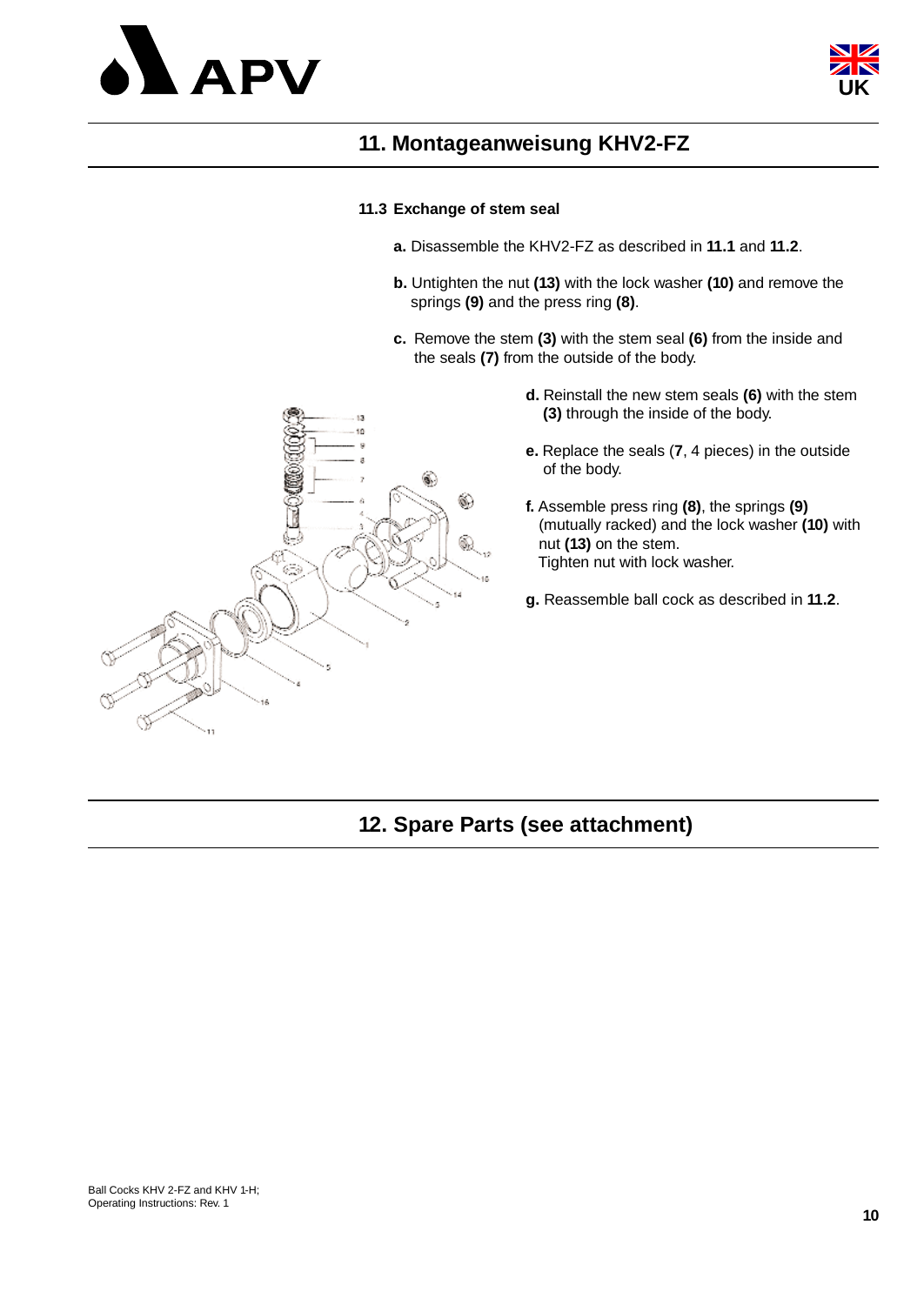Translation of original manual BA KHV2 000002 ID-No.: H170762



rev. 1





Your local contact:

APV Zechenstraße 49 D-59425 Unna

Phone: +49(0) 23 03/ 108-0 Fax: +49(0) 23 03 / 108-210

For more information about our worldwide locations, approvals, certifications, and local representatives, please visit www.apv.com.

Copyright © 2008 SPX Corporation

The information contained in this document, including any specifications and other product details, are subject to change without notice. While we have taken care to ensure the information is accurate at the time of going to press, we assume no responsibility for errors or omissions nor for any damages resulting from the use of the information contained herein.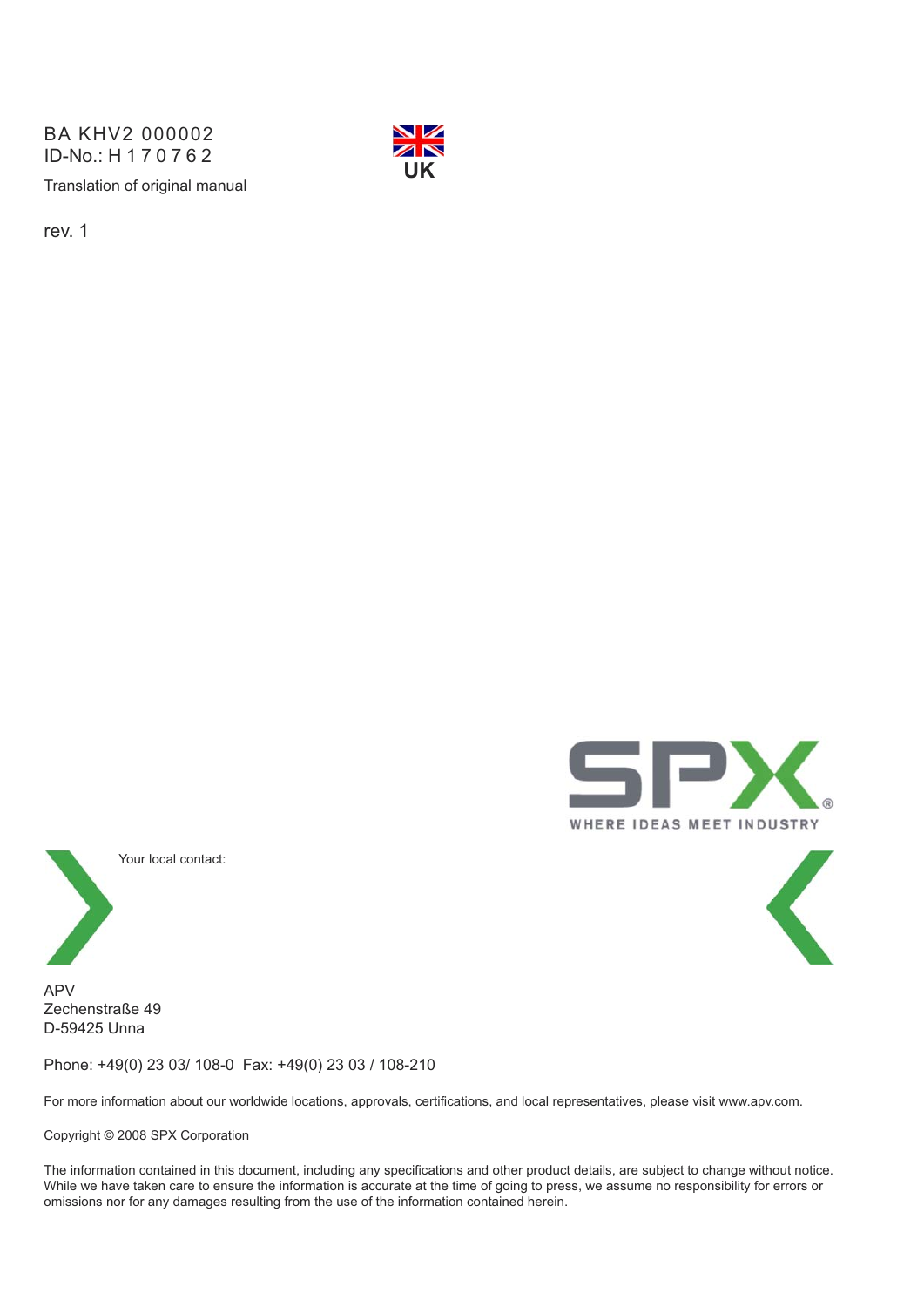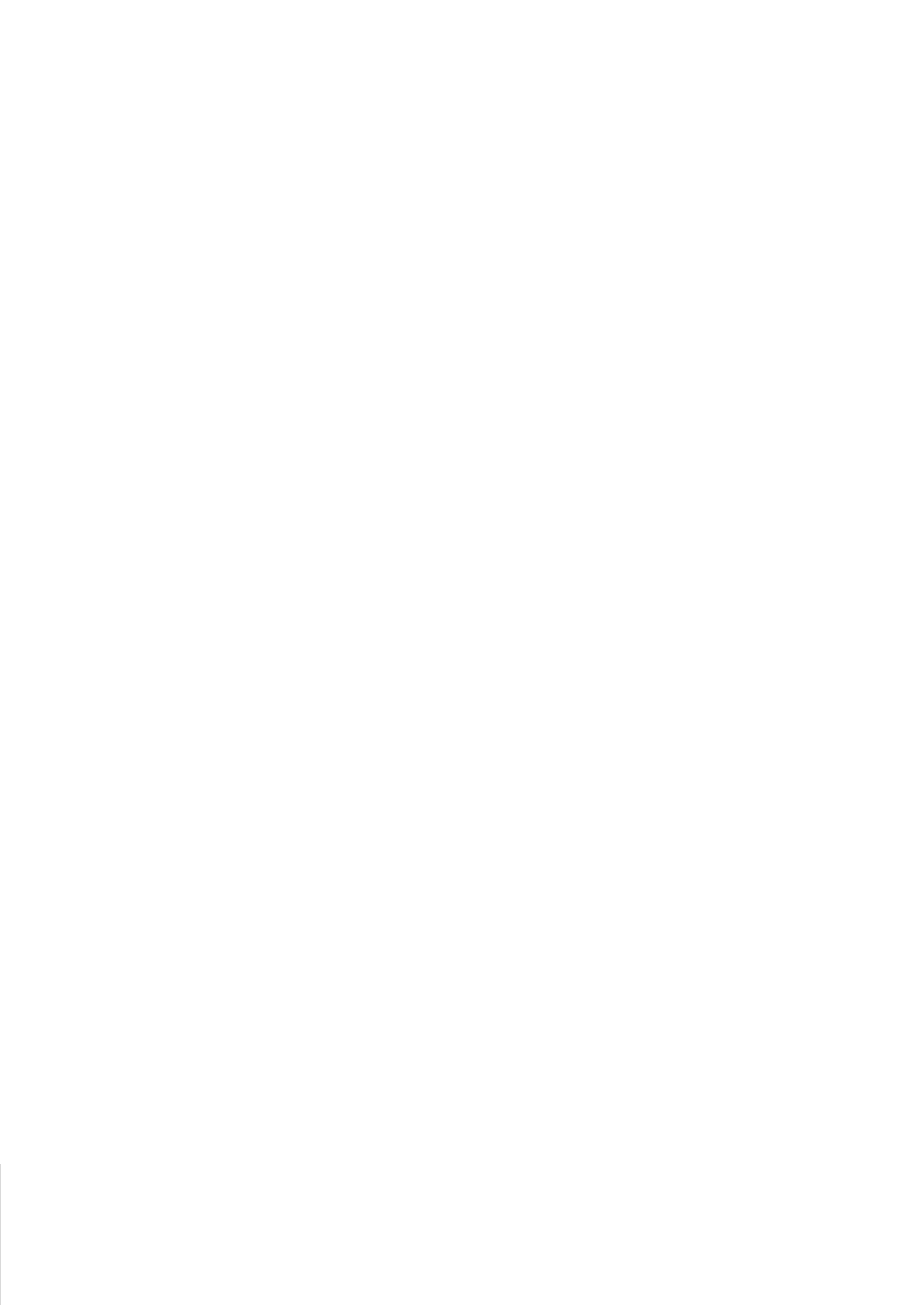| Weitergabe sowie Vervielfältigung dieser Unterlage, Verwertung und Mitteilung<br>ihres Finlatis nicht gestattet, soweit nicht schrifflich zugestanden. Verstoß<br>verpflichtet zum Schadensersatz und kann strafrechtliche Falgen ha |                    |                      |                               |                                                            |                                       |                                    |                                                                  |                        | 02/94                                              |
|--------------------------------------------------------------------------------------------------------------------------------------------------------------------------------------------------------------------------------------|--------------------|----------------------|-------------------------------|------------------------------------------------------------|---------------------------------------|------------------------------------|------------------------------------------------------------------|------------------------|----------------------------------------------------|
| Ersatzteilliste: spare parts list:<br>Kugelhahn-FZ-KHV2 DN 15,20,25,40,50<br>parts list:<br>COCK with                                                                                                                                | pneumatic actuator |                      |                               | 2<br>Blatt                                                 |                                       | Gezeichnet<br>Normgepr.<br>Geprüft | Schulz<br>Schulz<br>Name<br><u>18.06.91</u><br>05.11.91<br>Datum |                        | j<br><b>APV Roatsta</b><br><b>APV</b> D-59425 Urna |
| 15,20,25,40,50<br>$\overline{\widetilde{\Omega}}$                                                                                                                                                                                    |                    |                      | Datun<br>Name                 | <b>Trytko</b> Trytko<br>$rac{03/92}{2}$<br>Trytko<br>06/91 | <b>Trytkol</b><br>11/07<br>05/04      |                                    |                                                                  | 01.240<br>$\mathbb{R}$ |                                                    |
| Benennung                                                                                                                                                                                                                            |                    | ć                    | 20                            | 25                                                         | Q <sub>b</sub>                        | SQ                                 |                                                                  |                        |                                                    |
| description                                                                                                                                                                                                                          |                    | ref.-no.<br>ref.-no. | <b>WS-Nr.</b><br>ref.-no.     | wS-Nr.<br>ref.-no.                                         | <b>WS-Nc.<br/>WS-Nc.</b><br>ref - nc. | wS-Nr.<br>ref.-no.                 | WS-Nr.<br>ref.-no.                                               | WS-Nr.<br>ref - no.    | WS-Nr.<br>ref-no.                                  |
| cock manually operated<br><u>SZ+L</u><br>圧<br>KHVT.<br>$\frac{1}{100}$                                                                                                                                                               |                    | 30-15-191/57         | 30-15-241/57                  | 30-15-291/57                                               | 30-15-391/57                          | 30-15-441/57                       |                                                                  |                        |                                                    |
| Schraube<br>Hex.screw                                                                                                                                                                                                                |                    |                      |                               | DIN EN 24014-M10x90-A2-70                                  |                                       |                                    |                                                                  |                        |                                                    |
| <u>Kupplung</u><br>Coupling                                                                                                                                                                                                          |                    | 08-52-306/17         | $\mathbf l$                   | 08-52-250/17 08-52-251/17                                  |                                       | $\mathbf l$                        |                                                                  |                        |                                                    |
| _aterne<br><b>Yoke</b>                                                                                                                                                                                                               |                    | $15 - 40 - 205/17$   | 15-40-206/17                  | $15 - 40 - 208/17$                                         | 15-40-209/17                          | 15-40-210/17                       |                                                                  |                        |                                                    |
| Position indikator<br>Skt. Schraube<br>Zeiger                                                                                                                                                                                        |                    | 08-29-021/93         | $\mathbf l$                   | Ш                                                          | $\mathbf l$                           | $\mathbf{I}$                       |                                                                  |                        |                                                    |
| Hex.screw                                                                                                                                                                                                                            |                    | DIN EN 24017-M8x14   | $\circ$<br>7<br>$-42$         |                                                            |                                       |                                    |                                                                  |                        |                                                    |
| Drehantrieb<br>Actuator                                                                                                                                                                                                              |                    | 15-31-055/17         | $\mathbf{II}$                 | Ш                                                          | $\mathbf{I}$                          | Ш                                  |                                                                  |                        |                                                    |
| Dichtungssatz<br>Seal kit                                                                                                                                                                                                            |                    | 58-34-288/04         | $\overline{24}$<br>58-34-289/ | 34-290/04<br>$-8-1$                                        | 58-34-291/04                          | 58-34-292/04                       |                                                                  |                        |                                                    |
|                                                                                                                                                                                                                                      |                    |                      |                               |                                                            |                                       |                                    |                                                                  |                        |                                                    |
|                                                                                                                                                                                                                                      |                    |                      |                               |                                                            |                                       |                                    |                                                                  |                        |                                                    |
|                                                                                                                                                                                                                                      |                    |                      |                               |                                                            |                                       |                                    |                                                                  |                        |                                                    |
|                                                                                                                                                                                                                                      |                    |                      |                               |                                                            |                                       |                                    |                                                                  |                        |                                                    |
|                                                                                                                                                                                                                                      |                    |                      |                               |                                                            |                                       |                                    |                                                                  |                        |                                                    |
|                                                                                                                                                                                                                                      |                    |                      |                               |                                                            |                                       |                                    |                                                                  |                        |                                                    |
|                                                                                                                                                                                                                                      |                    |                      |                               |                                                            |                                       |                                    |                                                                  |                        |                                                    |
|                                                                                                                                                                                                                                      |                    |                      |                               |                                                            |                                       |                                    |                                                                  |                        |                                                    |
|                                                                                                                                                                                                                                      |                    |                      |                               |                                                            |                                       |                                    |                                                                  |                        |                                                    |
|                                                                                                                                                                                                                                      |                    |                      |                               |                                                            |                                       |                                    |                                                                  |                        |                                                    |
|                                                                                                                                                                                                                                      |                    |                      |                               |                                                            |                                       |                                    |                                                                  |                        |                                                    |
|                                                                                                                                                                                                                                      |                    |                      |                               |                                                            |                                       |                                    |                                                                  |                        |                                                    |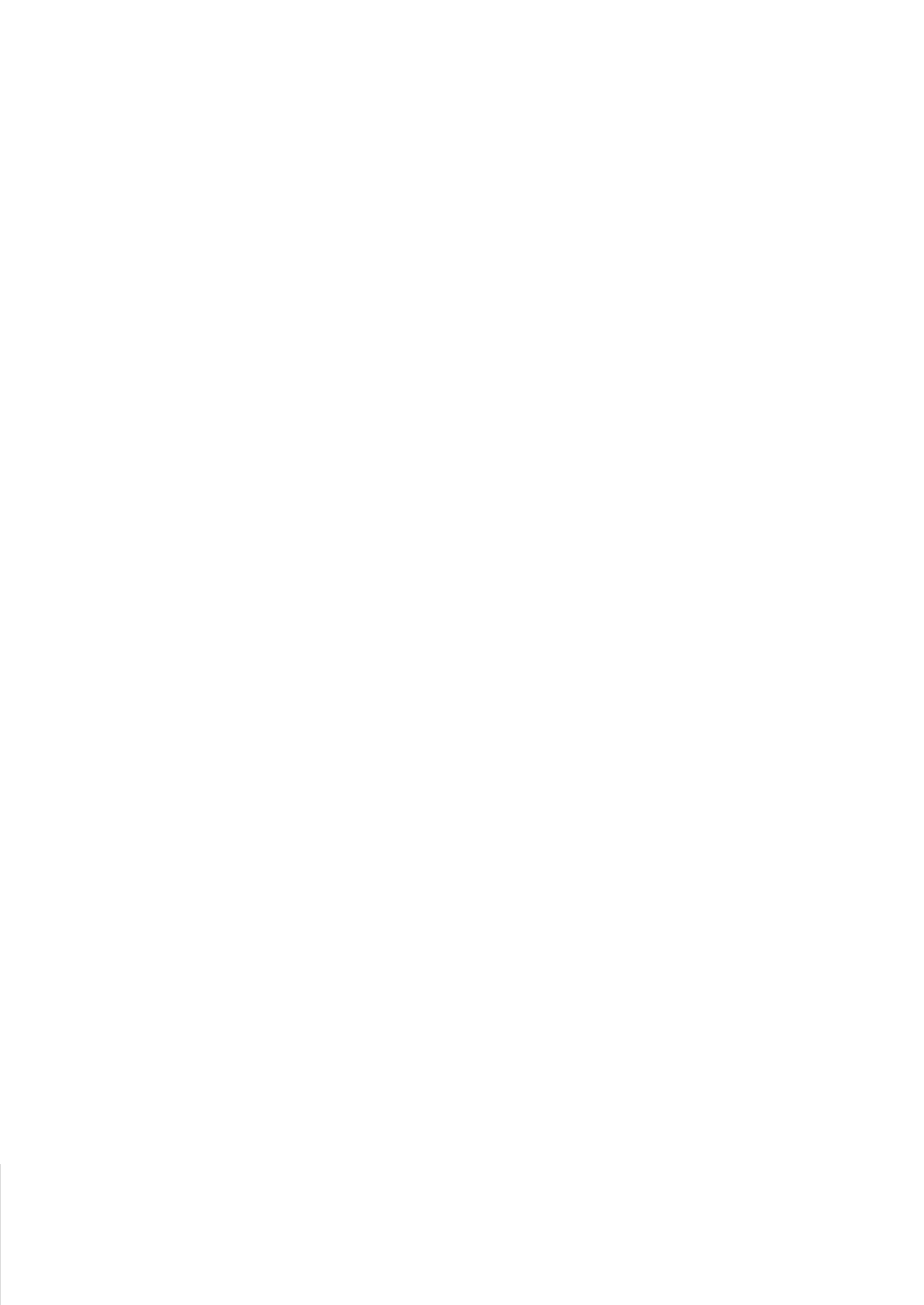